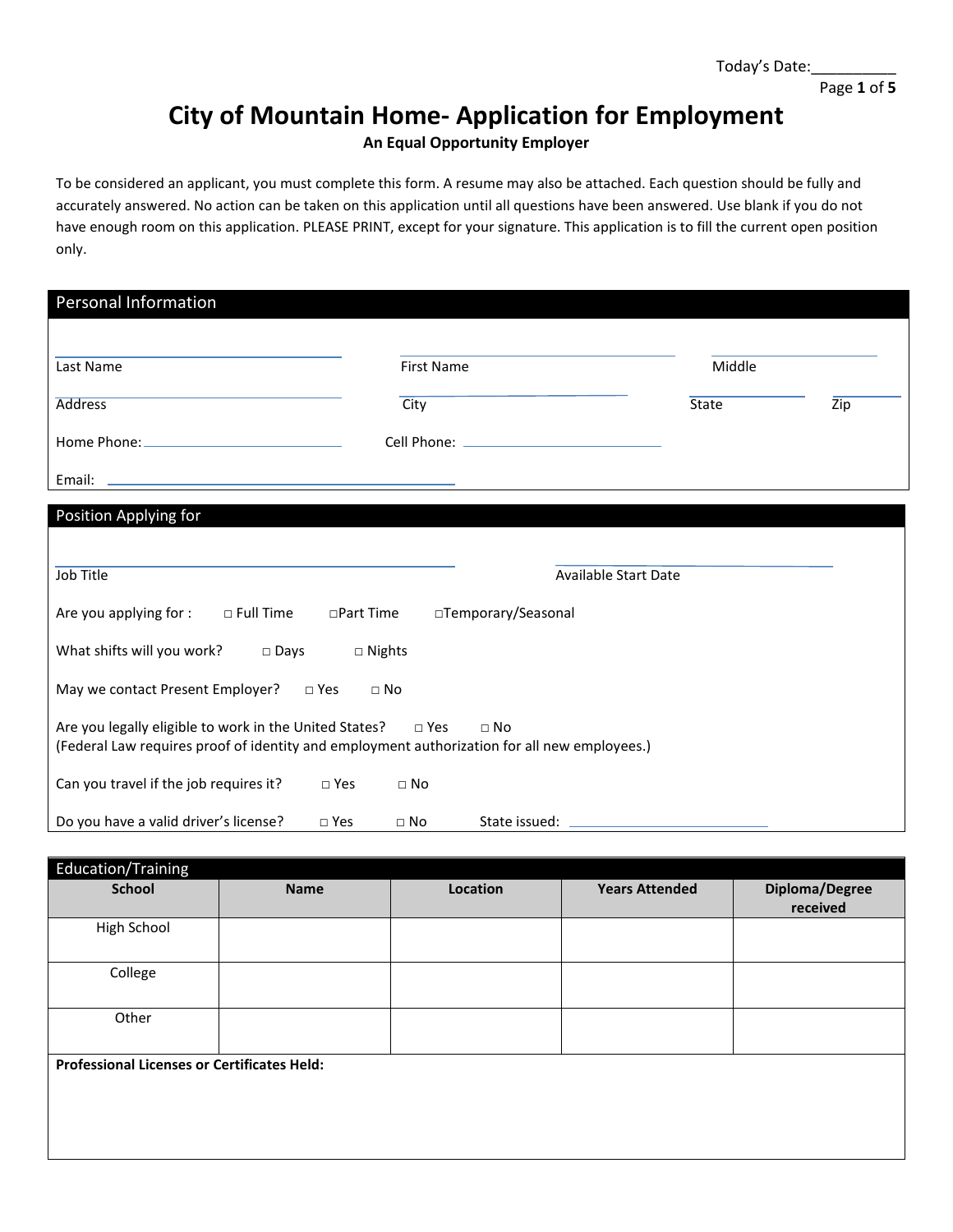# Page **2** of **5**

| Technology Skills (list all skills and software Applications you have experience using):                       |  |           |  |              |            |           |  |
|----------------------------------------------------------------------------------------------------------------|--|-----------|--|--------------|------------|-----------|--|
|                                                                                                                |  |           |  |              |            |           |  |
|                                                                                                                |  |           |  |              |            |           |  |
| Other Software: The Contract of the Contract of the Contract of the Contract of the Contract of the Contract o |  |           |  |              |            |           |  |
|                                                                                                                |  |           |  |              |            |           |  |
| Microsoft Office? □ Yes                                                                                        |  | $\Box$ No |  | Power Point? | $\Box$ Yes | $\Box$ No |  |
| $\square$ Yes<br>Scanner?                                                                                      |  | $\Box$ No |  | Copier?      | $\Box$ Yes | $\Box$ No |  |
| Digital Phone System? □ Yes                                                                                    |  | $\Box$ No |  |              |            |           |  |
| Explain internet skills, including Email usage:                                                                |  |           |  |              |            |           |  |
|                                                                                                                |  |           |  |              |            |           |  |
| $A = 1114$                                                                                                     |  |           |  |              |            |           |  |

| <b>TVIIIItal</b> y                                                                                                                |  |  |  |  |  |
|-----------------------------------------------------------------------------------------------------------------------------------|--|--|--|--|--|
| Are you a veteran or family member who qualifies for and are claiming preference pursuant to Idaho Code §65-503 or its successor? |  |  |  |  |  |
| (If yes, fill out the following section of this Application & attach proper documentation)<br>$\Box$ Yes                          |  |  |  |  |  |
| (please initial directly below and continue on page 3)<br>$\Box$ No                                                               |  |  |  |  |  |
| Have you previously claimed such preference? $\Box$ Yes<br>$\neg$ No                                                              |  |  |  |  |  |

# **Veterans Preference**

### **If you are not claiming Veteran's Preference, please initial here \_\_\_\_\_\_\_ and proceed to the next section.**

Per Idaho Code, Title 65, Chapter 5, Employer will afford a preference to employment of veterans. In the event of equal qualifications and experience between candidates for an available position, a veteran who qualifies will be preferred. If claiming veteran's preference, please complete the information below and attach a copy of your DD-214 to this application.

(Reference Idaho Code, Title 65, Chapter 5, and U.S.C. §2108)

The term **"active duty"** means full-time duty in the Armed Forces, but NOT active duty for training.

# **Part 1 Preference Eligible Veterans:**

- □ I have a service-connected disability of 10% or more,
- $\Box$  I am the spouse of an eligible disabled veteran, who has a service-connected disability.
- □ I am the widow or widower of an eligible veteran and have remained unmarried.
- □ I do not meet any of the selections above, but I serve on active duty in the armed forces of the United States for a period of more than one-hundred eighty (180) days and was honorably discharge.

# **Part 2 Documentation & Signature:**

By my Signature, I certify that all statements on this form are true and complete to the best of my knowledge. I understand that should an investigation disclose inaccurate or misleading answers, my application may be rejected and my name removed for consideration for employment with Employer.

□ I have attached a copy of my DD-214. Veteran's preference will not be considered without this document.

Name ( Please Print) Signature Science And The Stephen Signature Signature Signature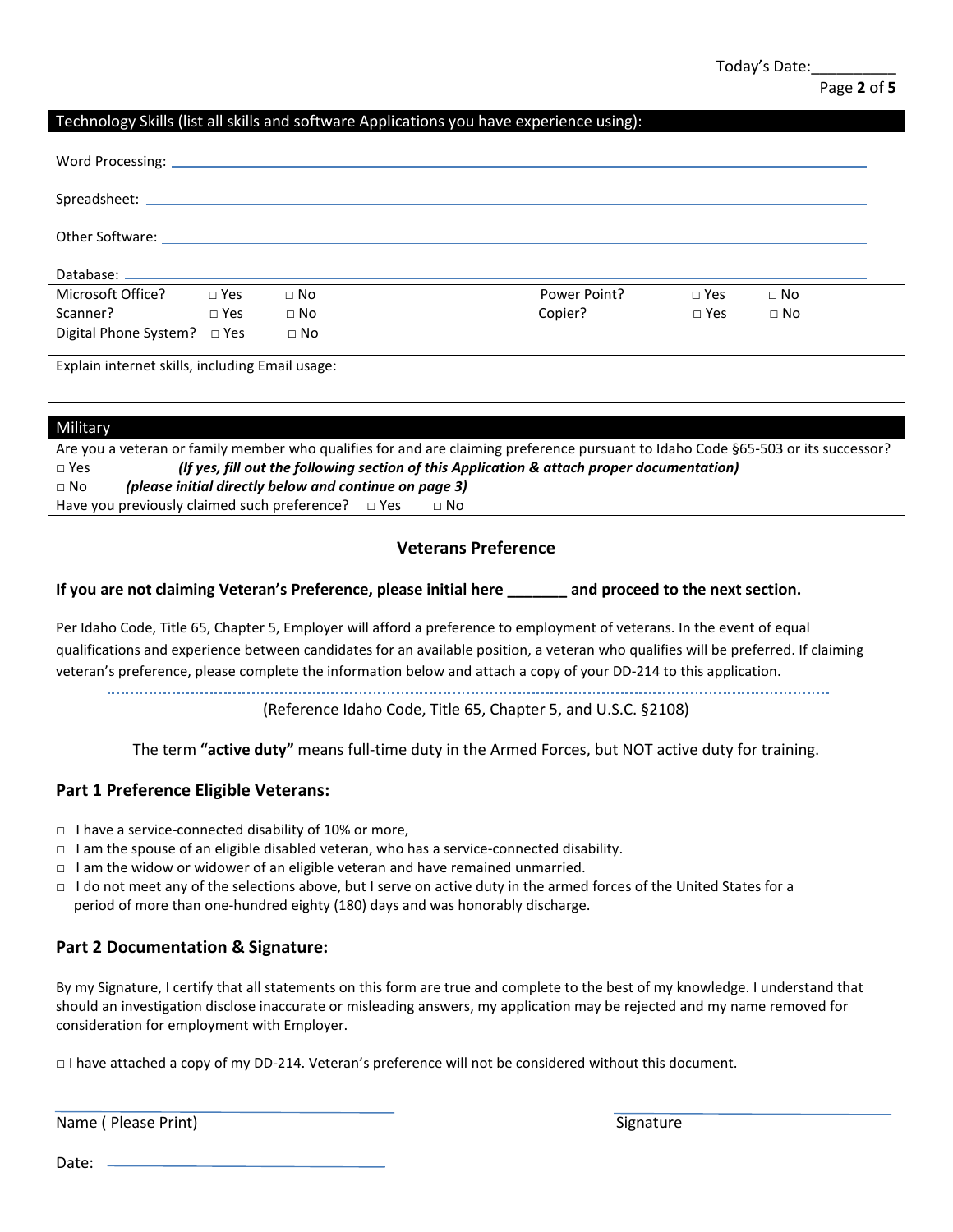# Page **3** of **5**

| obtaining Higher education -use additional paper as necessary): | Employment History (Please start with the most recent, ending with age 18, excluding Part-time positions held while                                                                                                            |              |                  |
|-----------------------------------------------------------------|--------------------------------------------------------------------------------------------------------------------------------------------------------------------------------------------------------------------------------|--------------|------------------|
| Employer                                                        |                                                                                                                                                                                                                                |              |                  |
|                                                                 |                                                                                                                                                                                                                                |              |                  |
| <b>Address</b>                                                  | City                                                                                                                                                                                                                           | <b>State</b> | Zip              |
|                                                                 | Supervisor Name: 1999 - 1999 - 1999 - 1999 - 1999 - 1999 - 1999 - 1999 - 1999 - 1999 - 1999 - 1999 - 1999 - 1                                                                                                                  |              |                  |
|                                                                 |                                                                                                                                                                                                                                |              |                  |
|                                                                 |                                                                                                                                                                                                                                |              |                  |
|                                                                 |                                                                                                                                                                                                                                |              |                  |
|                                                                 | Reason for Leaving: 2008 and 2008 and 2008 and 2008 and 2008 and 2008 and 2008 and 2008 and 2008 and 2008 and                                                                                                                  |              |                  |
| Next Employer:                                                  |                                                                                                                                                                                                                                |              |                  |
|                                                                 |                                                                                                                                                                                                                                |              |                  |
| Employer                                                        |                                                                                                                                                                                                                                |              |                  |
| <b>Address</b>                                                  | City                                                                                                                                                                                                                           | State        | Zip              |
| Telephone: ___________________________________                  |                                                                                                                                                                                                                                |              |                  |
|                                                                 |                                                                                                                                                                                                                                |              |                  |
|                                                                 |                                                                                                                                                                                                                                |              |                  |
|                                                                 |                                                                                                                                                                                                                                |              |                  |
|                                                                 |                                                                                                                                                                                                                                |              |                  |
| Next Employer:                                                  |                                                                                                                                                                                                                                |              |                  |
|                                                                 |                                                                                                                                                                                                                                |              |                  |
| Employer                                                        |                                                                                                                                                                                                                                |              |                  |
| <b>Address</b>                                                  | City                                                                                                                                                                                                                           | <b>State</b> | $\overline{Zip}$ |
|                                                                 |                                                                                                                                                                                                                                |              |                  |
|                                                                 |                                                                                                                                                                                                                                |              |                  |
|                                                                 |                                                                                                                                                                                                                                |              |                  |
|                                                                 |                                                                                                                                                                                                                                |              |                  |
|                                                                 | Reason for Leaving: 2008 and 2008 and 2008 and 2008 and 2008 and 2008 and 2008 and 2008 and 2008 and 2008 and 2008 and 2008 and 2008 and 2008 and 2008 and 2008 and 2008 and 2008 and 2008 and 2008 and 2008 and 2008 and 2008 |              |                  |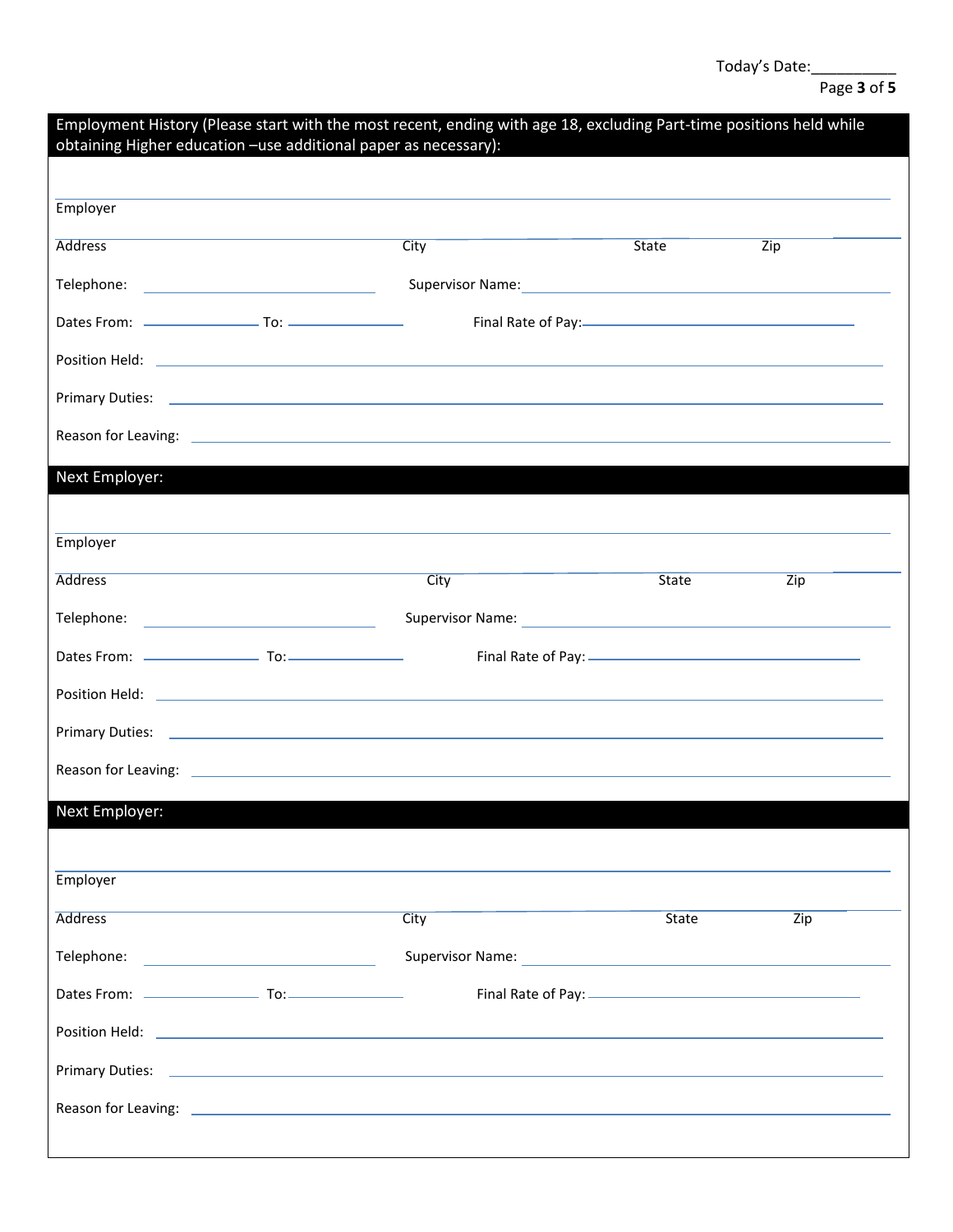### Page **4** of **5**

|                | Personal Reference (please list the names of three(3) persons not related to you by blood or marriage) |                                   |                            |     |  |
|----------------|--------------------------------------------------------------------------------------------------------|-----------------------------------|----------------------------|-----|--|
| Name:          |                                                                                                        |                                   |                            |     |  |
|                | Last                                                                                                   | First                             | Middle                     |     |  |
| Address:       |                                                                                                        |                                   |                            |     |  |
| Telephone ( )  | <b>Street</b>                                                                                          | City                              | State                      | Zip |  |
|                | Home                                                                                                   | Other                             |                            |     |  |
|                | Connection to you (i.e., friends, coworker):                                                           |                                   | Occupation:                |     |  |
|                | Personal Reference                                                                                     |                                   |                            |     |  |
|                |                                                                                                        |                                   |                            |     |  |
| Name:          | Last                                                                                                   | First                             | Middle                     |     |  |
| Address:       |                                                                                                        |                                   |                            |     |  |
|                | <b>Street</b>                                                                                          | City                              | State                      | Zip |  |
|                | Telephone ()<br>Home                                                                                   | Other                             |                            |     |  |
|                | Connection to you (i.e., friends, coworker):                                                           |                                   | Occupation: _              |     |  |
|                | Personal Reference                                                                                     |                                   |                            |     |  |
|                |                                                                                                        |                                   |                            |     |  |
| Name: ________ |                                                                                                        |                                   |                            |     |  |
| Address:       | Last                                                                                                   | First                             | Middle                     |     |  |
|                | Street                                                                                                 | City                              | State                      | Zip |  |
| Telephone (    |                                                                                                        |                                   |                            |     |  |
|                | Home                                                                                                   | Other                             |                            |     |  |
|                | Connection to you (i.e., friends, coworker):                                                           | <b>Contract Contract Contract</b> | Occupation: _              |     |  |
|                |                                                                                                        |                                   |                            |     |  |
|                | Have you ever been charged with a crime (other than a minor traffic infraction)? □ Yes □ No            |                                   |                            |     |  |
|                |                                                                                                        |                                   |                            |     |  |
|                |                                                                                                        |                                   |                            |     |  |
|                |                                                                                                        |                                   |                            |     |  |
|                |                                                                                                        |                                   |                            |     |  |
|                | Are you related by blood or marriage to any person now employed by this Employer?                      |                                   | $\square$ Yes<br>$\Box$ No |     |  |
|                | If yes, give name and relationship to you:                                                             |                                   |                            |     |  |
|                |                                                                                                        |                                   |                            |     |  |
|                |                                                                                                        |                                   |                            |     |  |

### **Certification**

I certify that all answers and statements on this application are true and complete to the best of my knowledge. I understand that should an investigation disclose untruthful or misleading answers, my application may be rejected, my name removed from consideration, or my employment may be terminated.

I understand and agree that, if hired, my employment is for no definite period and either Employer or I may terminate our relationship at any time, and that this employment application does not constitute an employment contract.

Signature of Applicant: Date:

IT IS THE POLICY OF **The City of Mountain Home** to Provide equal opportunity in all terms, conditions and privileges of employment for all qualified job applicants and employees without regard to race, color, national origin, gender or age (unless a bona fide job requirement) or the presence of any disability. Reasonable accommodations will be made for disability. Reasonable accommodations will be made for disabled persons.